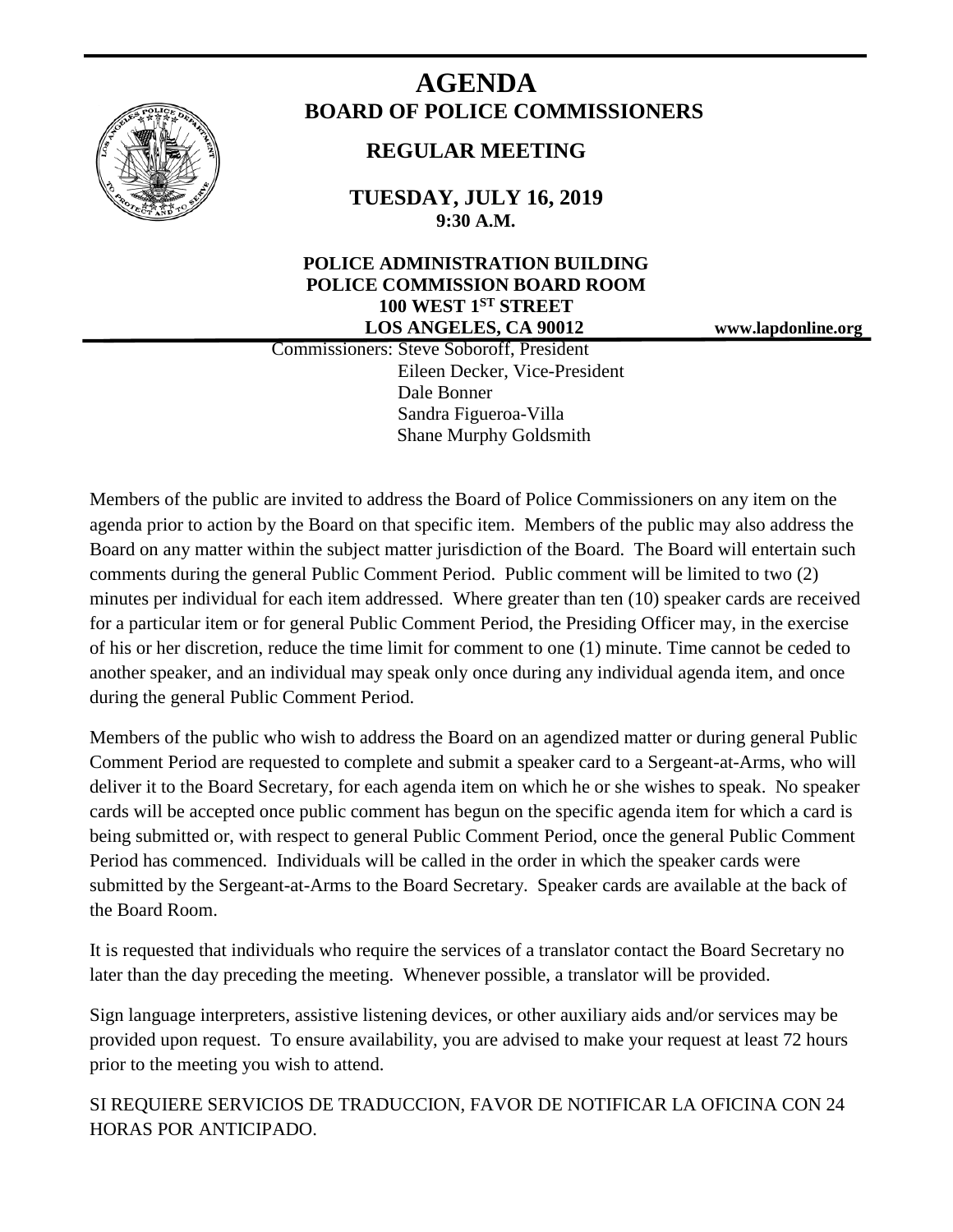### **1. CONSENT AGENDA ITEMS**

A. DEPARTMENT'S REPORT, dated July 9, 2019, relative to a monetary donation in the amount of \$295.00, from the City Employees Club of Los Angeles, to be used to pay the race fees for the Communications Baker to Vegas running team, for the benefit of the Communications Division, as set forth. [\[BPC #19-0186\]](http://www.lapdpolicecom.lacity.org/071619/BPC_19-0186.pdf)

Recommendation(s) for Board action:

APPROVE the Department's report and ACCEPT the donation.

B. DEPARTMENT'S REPORT, dated July 15, 2019, relative to a monetary donation totaling \$8,000.00, from the Los Angeles Police Foundation, to be used to purchase a professional backdrop to host public speaking events, for the benefit of the Office of the Chief of Staff, as set forth. **[\[BPC #19-0187\]](http://www.lapdpolicecom.lacity.org/071619/BPC_19-0187.pdf)** 

Recommendation(s) for Board action:

APPROVE the Department's report and ACCEPT the donation.

C. DEPARTMENT'S REPORT, dated June 10, 2019, relative to a monetary donation in the amount of \$2,000.00, from the Los Angeles Police Foundation, to be used to purchase embroidered divisional jackets for the Southwest Area Baker to Vegas divisional running team, for the benefit of Southwest Area, as set forth. [\[BPC #19-0188\]](http://www.lapdpolicecom.lacity.org/071619/BPC_19-0188.pdf)

Recommendation(s) for Board action:

APPROVE the Department's report and ACCEPT the donation.

D. DEPARTMENT'S REPORT, dated July 9, 2019, relative to a monetary donation in the amount of \$3,355.95, from the Los Angeles Police Foundation, to be used toward costs associated (training and lodging) to send a K9 handler employee to an 80-hour Detection Dog Trainers Course in Las Vegas, Nevada, for the benefit of Gang and Narcotics Division, as set forth. [\[BPC #19-0189\]](http://www.lapdpolicecom.lacity.org/071619/BPC_19-0189.pdf)

Recommendation(s) for Board action:

APPROVE the Department's report and ACCEPT the donation.

E. DEPARTMENT'S REPORT, dated July 10, 2019, relative to a monetary donation in the amount of \$500.00, from the Engineers and Architects Association, to be used to pay for Baker to Vegas relay race fees, for the benefit of Communications Division, as set forth. [\[BPC #19-0190\]](http://www.lapdpolicecom.lacity.org/071619/BPC_19-0190.pdf)

Recommendation(s) for Board action:

APPROVE the Department's report and ACCEPT the donation.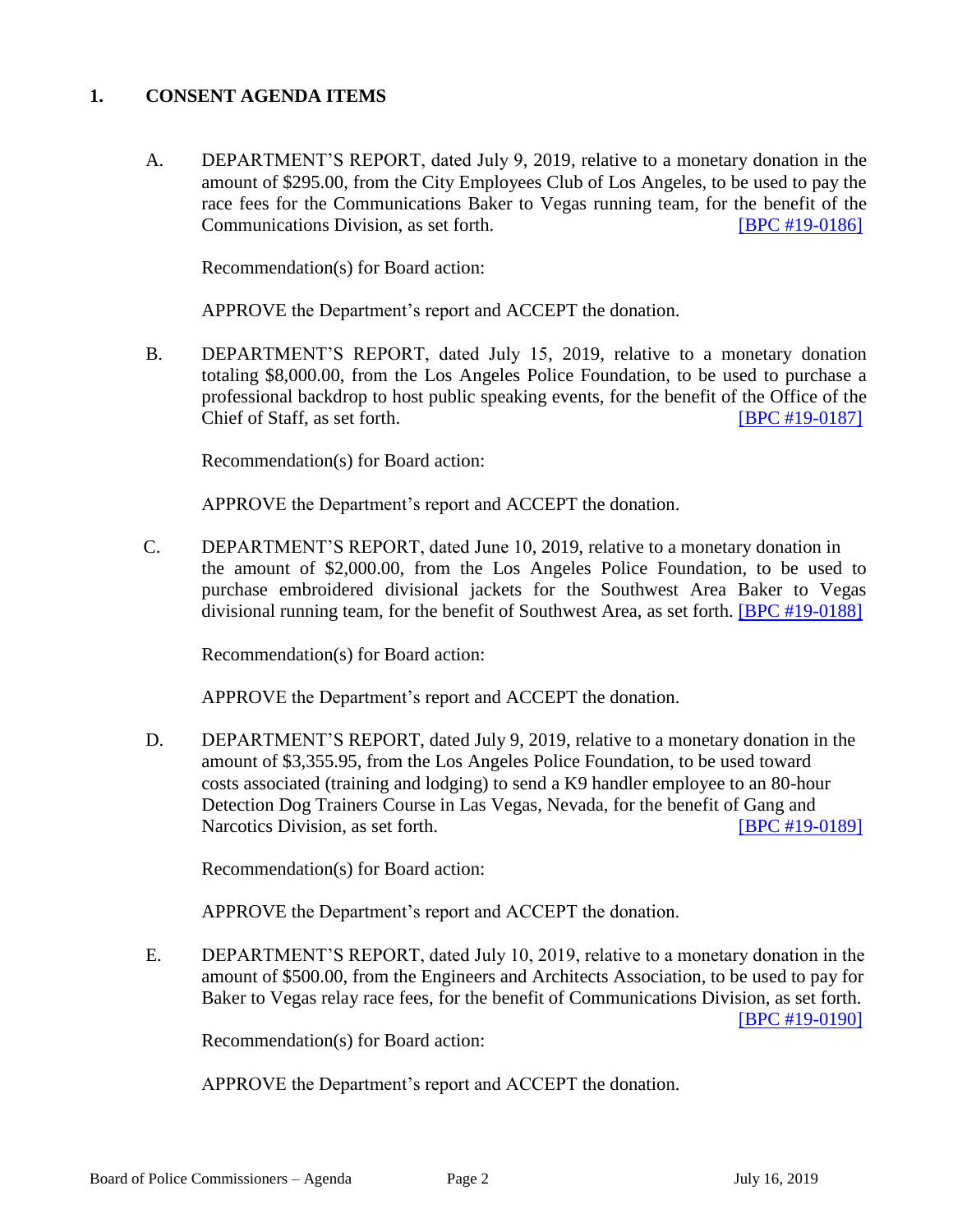F. DEPARTMENT'S REPORT, dated July 10, 2019, relative to the Request for Authority to Destroy Obsolete Duplicate Records for Wilshire Area, as set forth. **[BPC [#19-0191\]](http://www.lapdpolicecom.lacity.org/071619/BPC_19-0191.pdf)** Recommendation(s) for Board action:

APPROVE the Department's report and TRANSMIT to the City Clerk, Records Management Officer.

G. DEPARTMENT'S REPORT, dated July 10, 2019, relative to the Request for Authority to Destroy Obsolete Duplicate Records for Newton Area, as set forth. [\[BPC #19-0192\]](http://www.lapdpolicecom.lacity.org/071619/BPC_19-0192.pdf)

Recommendation(s) for Board action:

APPROVE the Department's report and TRANSMIT to the City Clerk, Records Management Officer.

H. DEPARTMENT'S REPORT, dated July 10, 2019, relative to the Request for Authority to Destroy Obsolete Original Records for South Traffic Division, as set forth

. [\[BPC #19-0193\]](http://www.lapdpolicecom.lacity.org/071619/BPC_19-0193.pdf)

Recommendation(s) for Board action:

APPROVE the Department's report and TRANSMIT to the City Clerk, Records Management Officer.

I. DEPARTMENT'S REPORT, dated July 10, 2019, relative to the Request for Authority to Destroy Obsolete Original Records for Central Area, as set forth. [\[BPC #19-0194\]](http://www.lapdpolicecom.lacity.org/071619/BPC_19-0194.pdf)

Recommendation(s) for Board action:

APPROVE the Department's report and TRANSMIT to the City Clerk, Records Management Officer.

## **2. REGULAR AGENDA ITEMS**

A. DEPARTMENT'S REPORT, dated July 11, 2019, relative to the recommendation to award the Medal of Valor to Sergeant Vincent Rojas, Officer Harlan Taylor, Andrew Cervantes, and Christopher Moorhead for their heroic action on April 24, 2018, as set forth. [\[BPC #19-0184\]](http://www.lapdpolicecom.lacity.org/071619/BPC_19-0184.pdf)

Recommendation(s) for Board action:

APPROVE the Department's report.

B. DEPARTMENT'S REPORT, dated July 11, 2019, relative to the Department's update to the Office of the Inspector General Review of the Los Angeles Police Department Jail & Holding Tank Structures and Procedures, as set forth. [\[BPC #19-0180\]](http://www.lapdpolicecom.lacity.org/071619/BPC_19-0180.pdf)

Recommendation(s) for Board action:

RECEIVE and FILE the Department's report.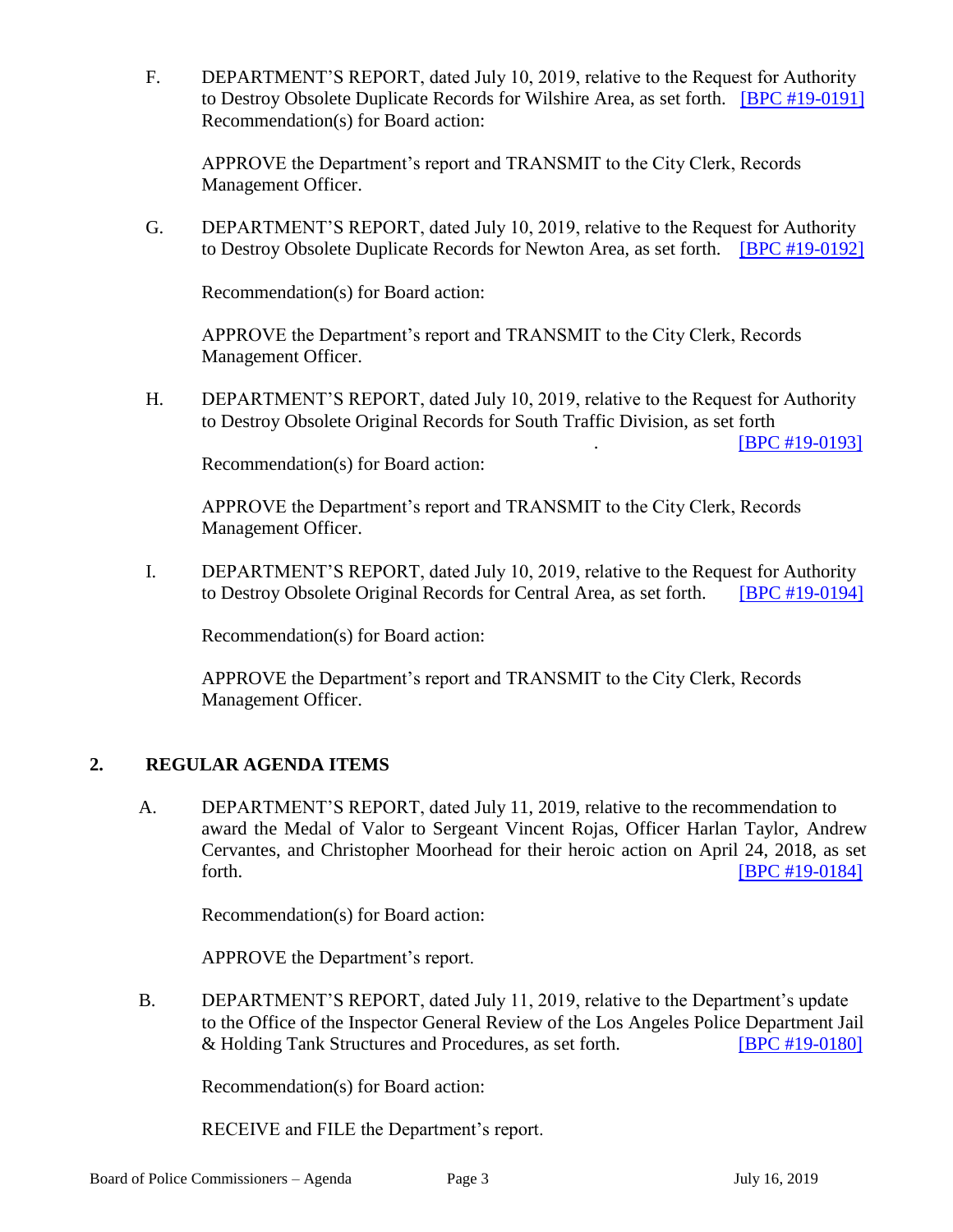C. DEPARTMENT'S REPORT, dated July 9, 2019, relative to a donation of 10,008 Naloxone kits, valued at \$750,600.00, from the State of California – Health & Human Services Agency, Department of Health Care Services, Naloxone Distribution Project, to be utilized by the Department's first responders to render lifesaving aide when an individual is experiencing an opioid overdose, for the benefit of the Los Angeles Police Department, as set forth. **IBPC #19-0195** 

Recommendation(s) for Board action:

RECEIVE the Department's report and TRANSMIT to the Mayor and City Council for acceptance.

D. DEPARTMENT'S REPORT, dated July 9, 2019, relative a monetary donation in the amount of \$250,000.00, from the Los Angeles Police Foundation, to be used to hire a professional marketing and recruitment vendor to work with the Department to enhance the Department's marketing and recruitment diversity efforts, for the benefit of the Los Angeles Police Department, Personnel Group, as set forth. [\[BPC #19-0196\]](http://www.lapdpolicecom.lacity.org/071619/BPC_19-0196.pdf)

Recommendation(s) for Board action:

RECEIVE the Department's report and TRANSMIT to the Mayor and City Council for acceptance.

E. DEPARTMENT'S REPORT, dated July 10, 2019, relative to a monetary donation in the amount of \$100,000.00, from the Los Angeles Police Foundation, to be used to hire a professional marketing and recruitment vendor to work with Department to create a targeted recruitment campaign, for the benefit of the Los Angeles Police Department, Personnel Group, as set forth. **IDPC #19-0197** 

Recommendation(s) for Board action:

RECEIVE the Department's report and TRANSMIT to the Mayor and City Council for acceptance.

F. DEPARTMENT'S REPORT, dated July 10, 2019, relative to the Ethics Enforcement Section Quarterly Report, First Quarter, 2019, as set forth. [\[BPC #19-0198\]](http://www.lapdpolicecom.lacity.org/071619/BPC_19-0198.pdf)

Recommendation(s) for Board action:

APPROVE the Department's report.

G. DEPARTMENT'S REPORT, dated July 8, 2019, relative to the Home Garaging authorities – Fiscal Year 2019/20, as set forth. [\[BPC #19-0185\]](http://www.lapdpolicecom.lacity.org/071619/BPC_19-0185.pdf)

Recommendation(s) for Board action:

APPROVE the Department's report.